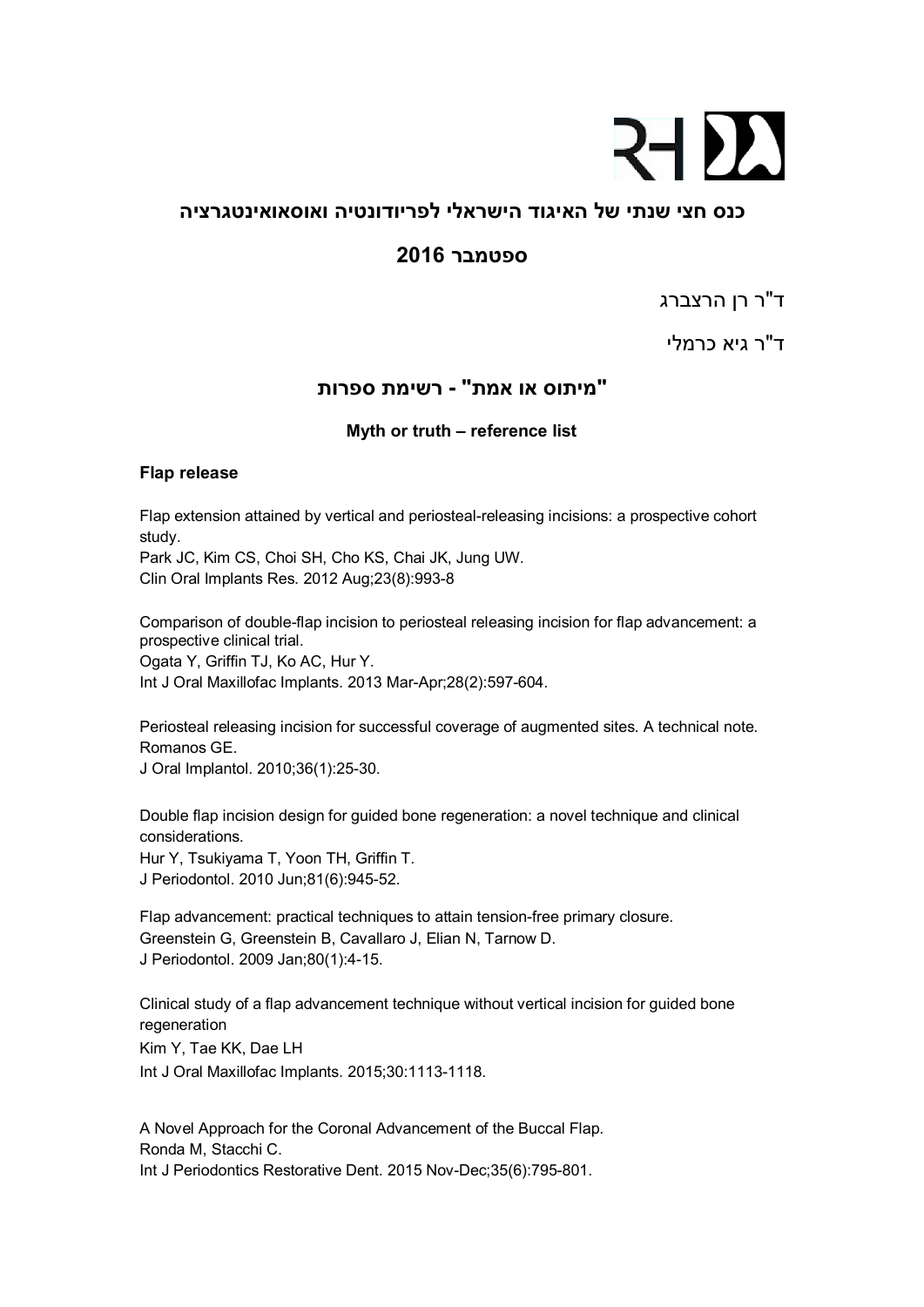## 21)

Management of a coronally advanced lingual flap in regenerative osseous surgery: a case series introducing a novel technique. Ronda M, Stacchi C. Int J Periodontics Restorative Dent. 2011 Sep-Oct;31(5):505-13.

Vertical Ridge Augmentation and Soft Tissue Reconstruction of the Anterior Atrophic Maxillae: A Case Series. Urban IA, Monje A, Wang HL. Int J Periodontics Restorative Dent. 2015 Sep-Oct;35(5):613-23.

Surgical Management of Significant Maxillary Anterior Vertical Ridge Defects. Urban IA, Monje A, Nevins M, Nevins ML, Lozada JL, Wang HL. Int J Periodontics Restorative Dent. 2016 May-Jun;36(3):329-37.

#### **Membrane fixation**

Localized ridge augmentation using guided bone regeneration. II. Surgical procedure in the mandible.

Buser D, Dula K, Belser UC, Hirt HP, Berthold H. Int J Periodontics Restorative Dent. 1995 Feb;15(1):10-29.

Vertical Bone Grafting and Periosteal Vertical Mattress Suture for the Fixation of Resorbable Membranes and Stabilization of Particulate Grafts in Horizontal Guided Bone Regeneration to Achieve More Predictable Results: A Technical Report. Urban IA, Lozada JL, Wessing B, Suárez-López del Amo F, Wang HL. Int J Periodontics Restorative Dent. 2016 Mar-Apr;36(2):153-9.

Influence of blinded wound closure on the volume stability of different GBR materials: an in vitro cone-beam computed tomographic examination. Mir-Mari J, Wui H, Jung RE, Hämmerle CH, Benic GI. Clin Oral Implants Res. 2016 Feb;27(2):258-65.

#### **Implant dimensions**

Jan Lindhe - clinical periodontology and implant dentistry chapter 37 pp 862

Winkler S. et al - Implant survival to 36 months as related to length and diameter Ann Periodontol. 2000 Dec;5(1):22-31.

Busenlechner D et al - Long-term implant success at the Academy for Oral Implantology: 8 year follow-up and risk factor analysis. J Periodontal Implant Sci. 2014 Jun;44(3):102-8.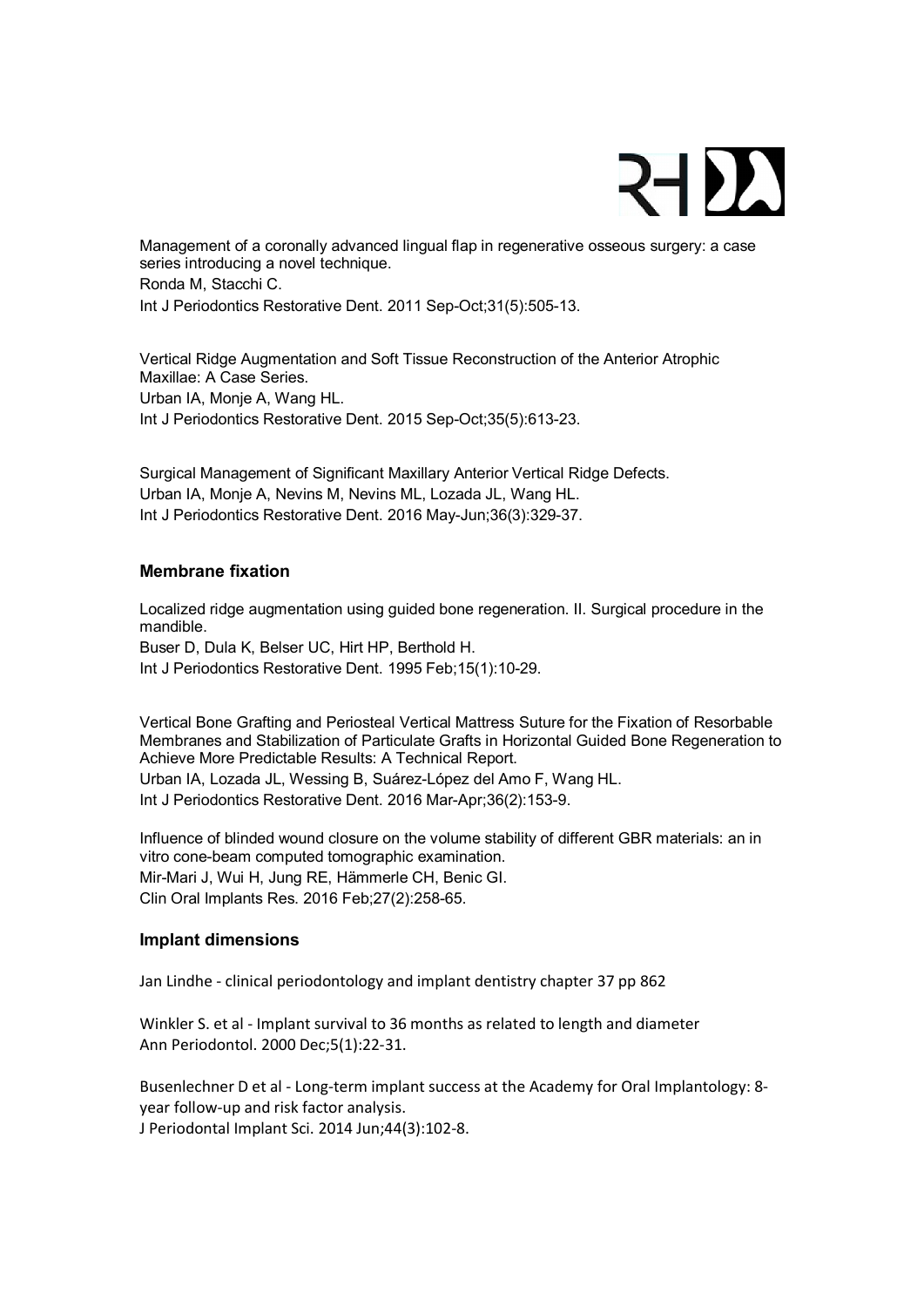

Jang HW et al - A retrospective study on related factors affecting the survival rate of dental implants

J Adv Prosthodont. 2011 Dec;3(4):204-15.

Renouard F & Nisand D - Impact of implant length and diameter on survival rates. Clin Oral Implants Res. 2006 Oct;17 Suppl 2:35-51.

Monje A et al - Do implant length and width matter for short dental implants (<10 mm)? A meta-analysis of prospective studies. J Periodontol. 2013 Dec;84(12):1783-91.

Klein MO et al - Systematic review on success of narrow-diameter dental implants. Int J Oral Maxillofac Implants. 2014;29 Suppl:43-54.

Ortega-Oller I et al - The influence of implant diameter on its survival: a meta-analysis based on prospective clinical trials. J Periodontol. 2014 Apr;85(4):569-80.

Nisand D - Short implants compared to implants in vertically augmented bone: a systematic review Clin Oral Implants Res. 2015 Sep;26 Suppl 11:170-9.

Lee SA et al - Systematic review and meta-analysis of randomized controlled trials for the management of limited vertical height in the posterior region: short implants (5 to 8 mm) vs longer implants (> 8 mm) in vertically augmented sites. Int J Oral Maxillofac Implants. 2014 Sep-Oct;29(5):1085-97.

Renvert S & Quirynen M - Risk indicators for peri-implantitis. A narrative review. Clin Oral Implants Res. 2015 Sep;26 Suppl 11:15-44.

Dalago HR et al - Risk indicators for Peri-implantitis. A cross-sectional study with 916 implants. Clin Oral Implants Res. 2016 Jan 11. doi: 10.1111/clr.12772. [Epub ahead of print].

#### **Crown Implant ratio**

Robert E. Penny & Jan H. Kraal - Crown to root ratio: It's significance in restorative dentistry JPD 1979 Vol 41 N.1 pp 34-38

Ghariani L et al - Does crown/implant ratio influence the survival and marginal bone level of short single implants in the mandibular molar? A preliminary investigation consisting of 12 patients

J Oral Rehabil. 2016 Feb;43(2):127-35.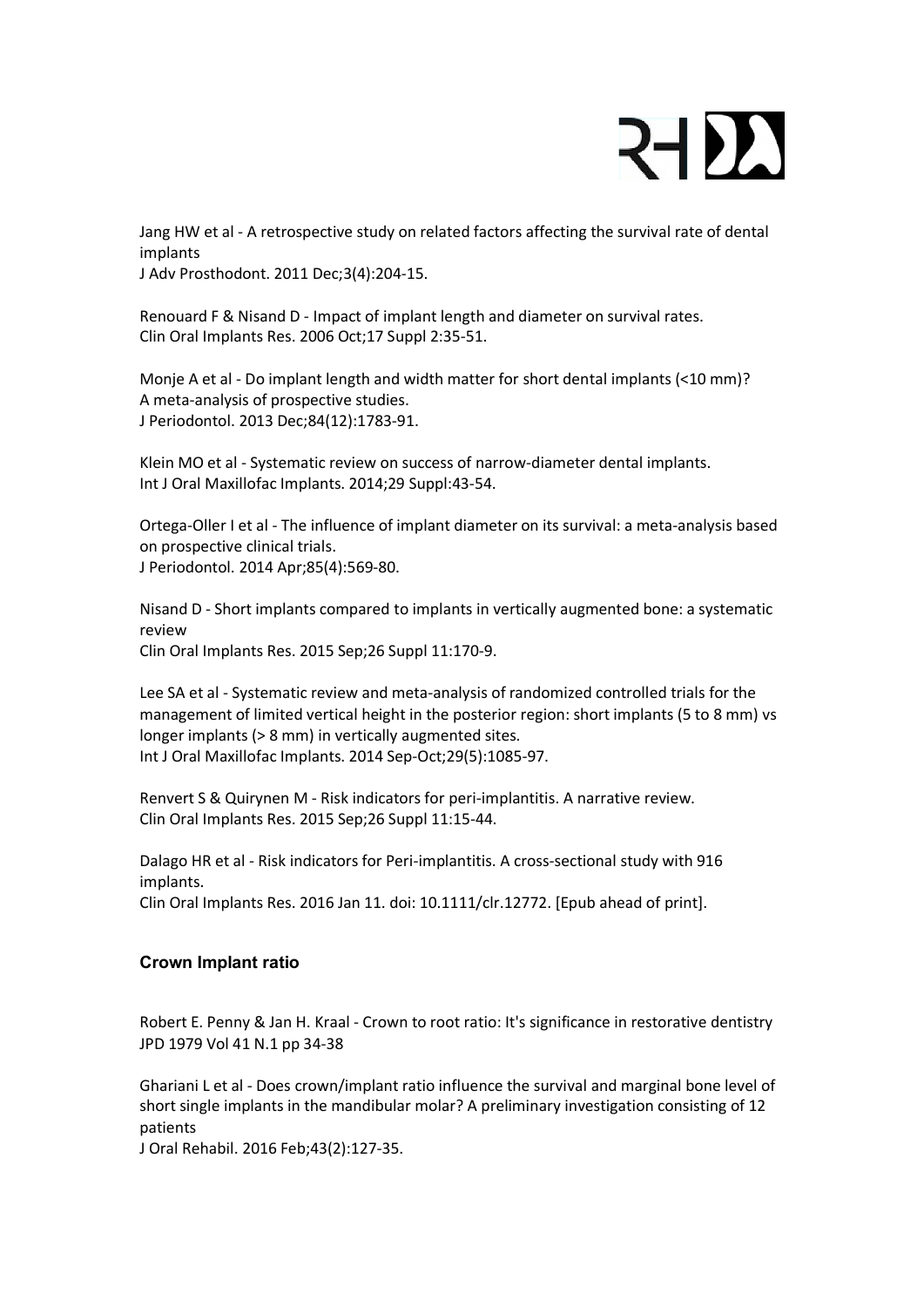## 21DA

Guljé FL & Raghoebar GM - Impact of Crown-Implant Ratio of Single Restorations Supported by 6-mm Implants: A Short-Term Case Series Study. Int J Oral Maxillofac Implants. 2016 May-Jun;31(3):672-5.

Anitua E et al - Retrospective study of short and extra-short implants placed in posterior regions: influence of crown-to-implant ratio on marginal bone loss. Clin Implant Dent Relat Res. 2015 Feb;17(1):102-10.

Blanes RJ - To what extent does the crown-implant ratio affect the survival and complications of implant-supported reconstructions? A systematic review. Clin Oral Implants Res. 2009 Sep;20 Suppl 4:67-72.

Sanz M, & Naert I; Working Group 2. Biomechanics/risk management (Working Group 2). Clin Oral Implants Res.2009:20 (suppl 4)107-111

Anitua E et al - Implant survival and crestal bone loss around extra-short implants supporting a fixed denture: the effect ofcrown height space, crown-to-implant ratio, and offset placement of the prosthesis. Int J Oral Maxillofac Implants. 2014 May-Jun;29(3):682-9.

Quaranta A et al - Technical and biological complications related to crown to implant ratio: a systematic review Implant Dent. 2014 Apr;23(2):180-7.

Mangano F et al - The Effect of Crown-to-Implant Ratio on the Clinical Performance of Extra-Short Locking-Taper Implants. J Craniofac Surg. 2016 May;27(3):675-81.

Sun SP - Effect of Crown to Implant Ratio and Anatomical Crown Length on Clinical Conditions in a Single Implant: A Retrospective Cohort Study.

Clin Implant Dent Relat Res. 2015 Aug;17(4):724-31.

Ramos Verri F - Biomechanical influence of crown-to-implant ratio on stress distribution over internal hexagon short implant: 3-D finite element analysis with statistical test. J Biomech. 2015 Jan 2;48(1):138-45.

Nissan J et al - The effect of crown/implant ratio and crown height space on stress distribution in unsplinted implantsupporting restorations

J Oral Maxillofac Surg. 2011 Jul;69(7):1934-9.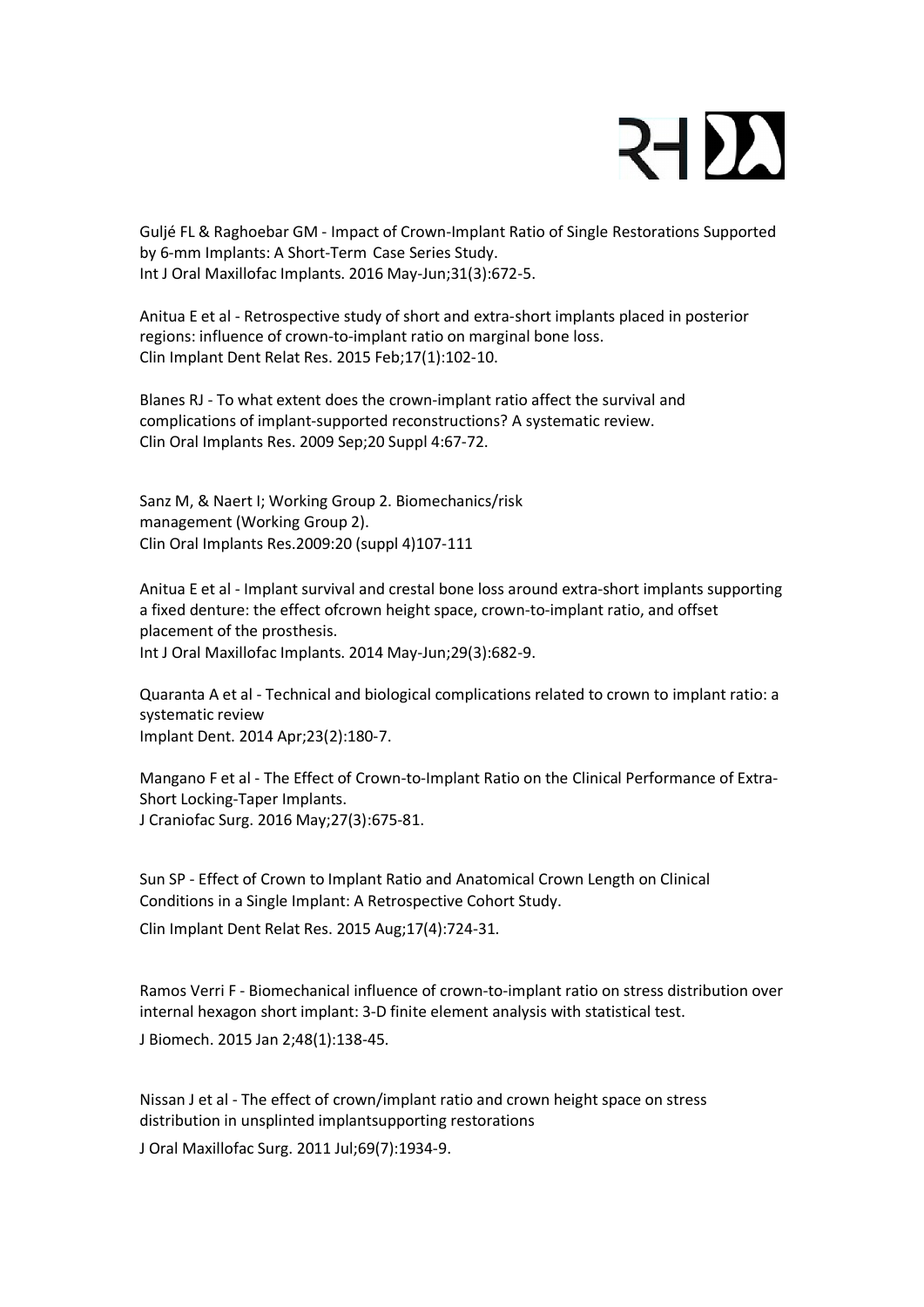## 21)

#### **Socket preservation**

The time sequence of tissue regeneration in human extraction wounds. Amler MH. Oral Surg Oral Med Oral Pathol. 1969 Mar;27(3):309-18.

Dimensional alterations of extraction sites after different alveolar ridge preservation techniques - a volumetric study.

Thalmair T, Fickl S, Schneider D, Hinze M, Wachtel H. J Clin Periodontol. 2013 Jul;40(7):721-7.

Alveolar ridge preservation with a free gingival graft in the anterior maxilla: volumetric evaluation in a randomized clinical trial.

Karaca Ç, Er N, Gülşahı A, Köseoğlu OT.

Int J Oral Maxillofac Surg. 2015 Jun;44(6):774-80.

Flapless postextraction socket implant placement in the esthetic zone: part 1. The effect of bone grafting and/or provisional restoration on facial-palatal ridge dimensional change-a retrospective cohort study.

Tarnow DP, Chu SJ, Salama MA, Stappert CF, Salama H, Garber DA, Sarnachiaro GO, Sarnachiaro E, Gotta SL, Saito H.

Int J Periodontics Restorative Dent. 2014 May-Jun;34(3):323-31.

The effects of healing abutments of different size and anatomic shape placed immediately in extraction sockets on peri-implant hard and soft tissues. A pilot study in foxhound dogs. López-López PJ, Mareque-Bueno J, Boquete-Castro A, Aguilar-Salvatierra Raya A, Martínez-González JM, Calvo-Guirado JL.

Clin Oral Implants Res. 2016 Jan;27(1):90-6.

### **CTG**

Chambrone L & Tatakis DN - Periodontal soft tissue root coverage procedures: a systematic review from the AAP Regeneration Workshop J Periodontol. 2015 Feb;86(2 Suppl):S8-51

Zucchelli G & Mounssif I - Periodontal plastic surgery Periodontol 2000. 2015 Jun;68(1):333-68.

Harris, R. J. - Histologic evaluation of connective tissue grafts in humans. The International journal of periodontics & restorative dentistry 2003 23, 575–583.

Zuhr O1, Bäumer D, Hürzeler M - The addition of soft tissue replacement grafts in plastic periodontal and implant surgery: critical elements in design and execution. J Clin Periodontol. 2014 Apr;41 Suppl 15:S123-42.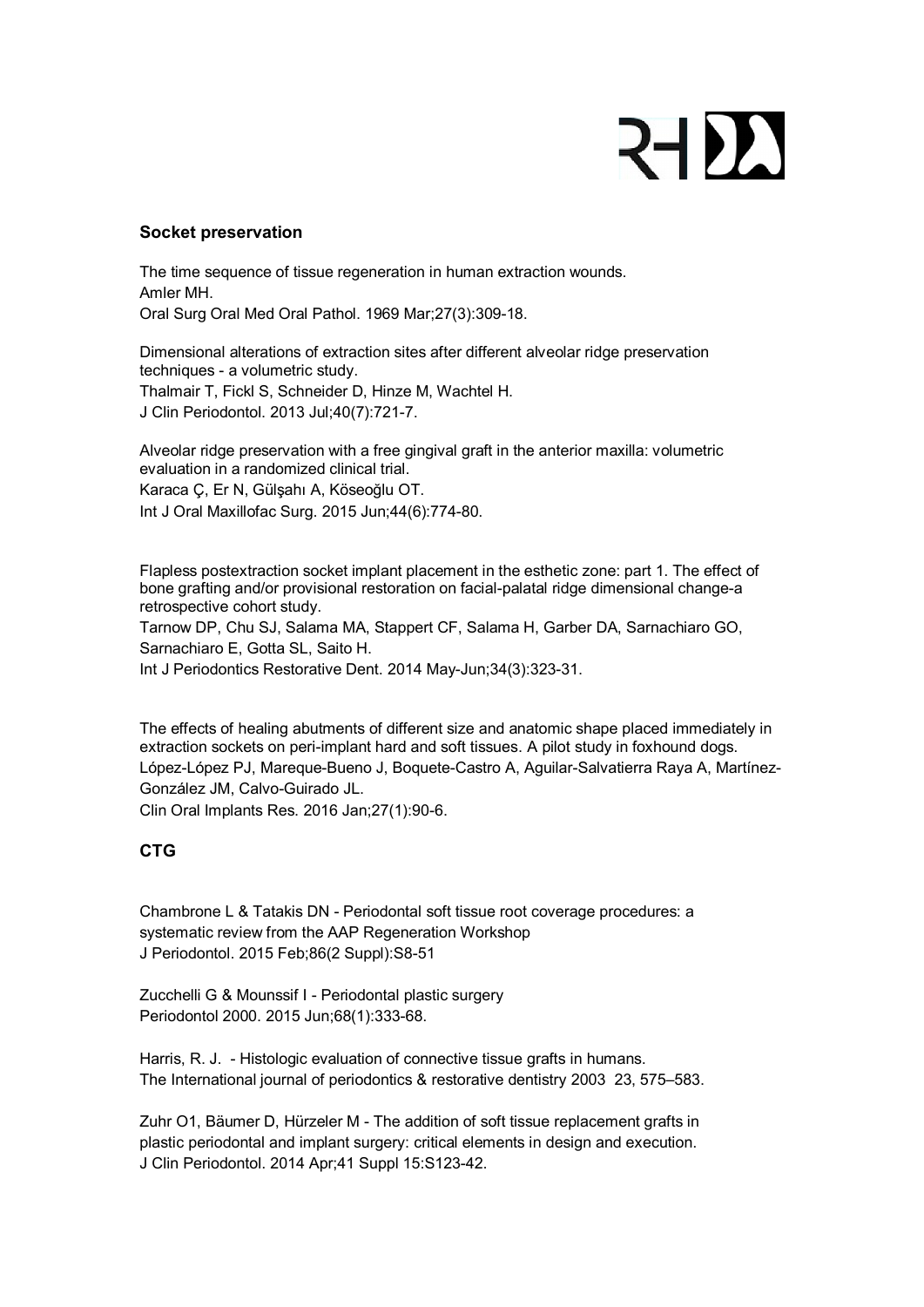

Sanz M et al - Surgical techniques on periodontal plastic surgery and soft tissue regeneration: consensus report of Group 3 of the 10th European Workshop on Periodontology. J Clin Periodontol. 2014 Apr;41 Suppl 15:S92-

Zucchelli, G et al - Patient morbidity and root coverage outcome after subepithelial connective tissue and de-epithelialized grafts: a comparative randomized-controlled clinical trial.

Journal of Clinical Periodontology 2010, 37, 728–738.

Harris RJ, Harris LE, Harris CR, Harris AJ. Evaluation of root coverage with two connective tissue grafts obtained from the same location Int J Periodontics Restorative Dent. 2007 Aug;27(4):333-9.

Soileau KM, Brannon RB - A histologic evaluation of various stages of palatal healing following subepithelial connective tissue grafting procedures: a comparison of eight cases. J Periodontol. 2006 Jul;77(7):1267-73.

Zucchelli, G et al - A novel surgical-prosthetic approach for soft tissue dehiscence coverage around single implant.

Clinical Oral Implants Research 24, 957–962.

#### **Sutures**

.

Maksoud M et al - Popularity of suture materials among residents and faculty members of a postdoctoral periodontology program J Investig Clin Dent. 2014 Feb;5(1):45-50.

Burkhardt R et al - Influence of suture tension to the tearing characteristics of the soft tissues: an in vitro experiment. Clin Oral Implants Res. 2008 Mar;19(3):314-9. Epub 2008 Jan 3.

Silver E et al - Knot Security- How is it Affected by Suture Technique, Material, Size, and Number of Throws? J Oral Maxillofac Surg. 2016 Jul;74(7):1304-12

Selvig KA et al - Oral tissue reactions to suture materials. Int J Periodontics Restorative Dent. 1998 Oct;18(5):474-87.

Leknes KN et al - Human gingival tissue reactions to silk and expanded polytetrafluoroethylene sutures.

J Periodontol. 2005 Jan;76(1):34-42.